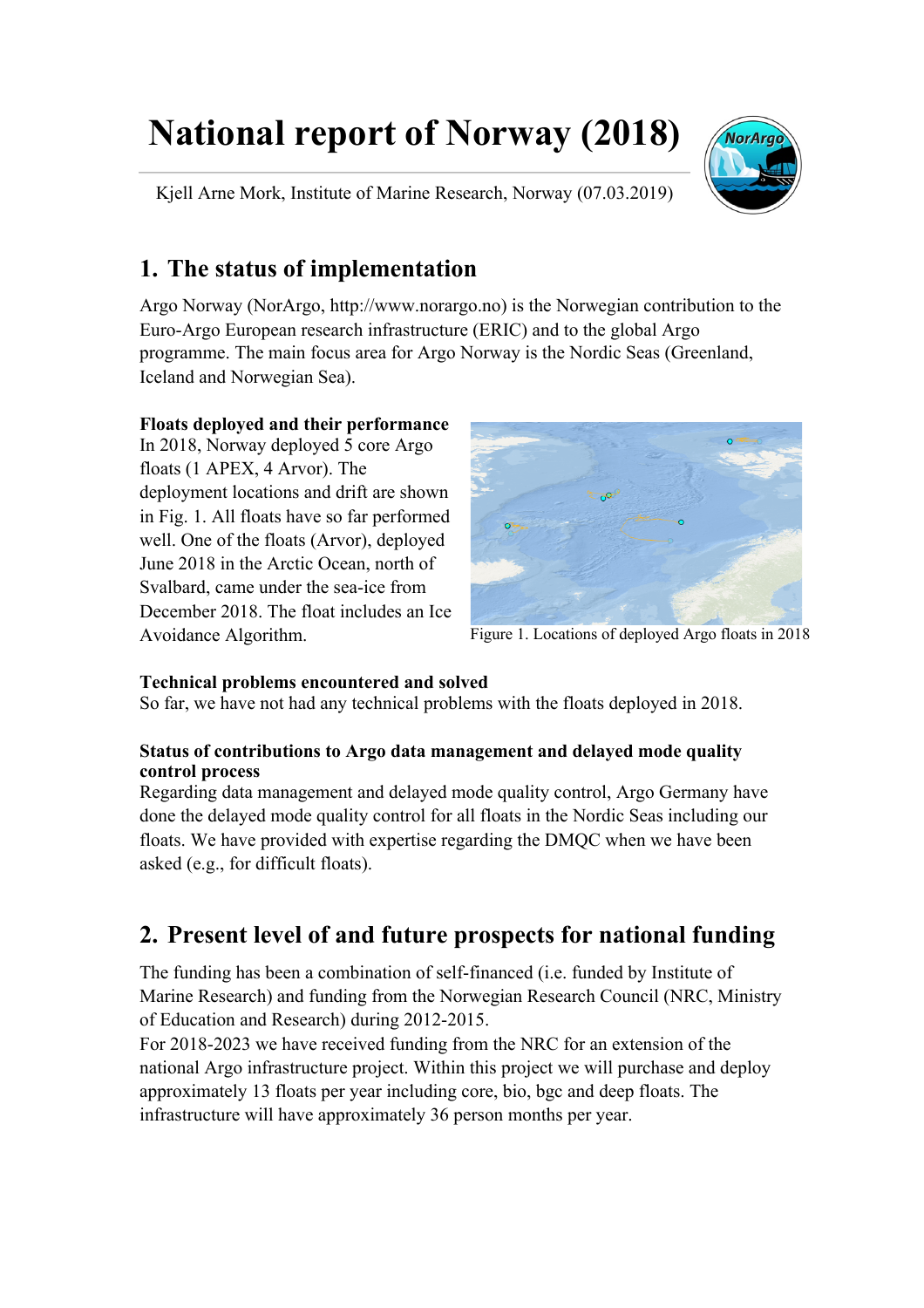### **3. Summary of deployment plans**

In 2019, mainly in May/June, we plan to deploy 13 floats including: 3 BGCfloats (PROVOR), 4 Biofloats (all BGC-sensors except nitrate and pH sensors, APEX), 3 Deepfloats (Arvor), and 4 core floats (Arvor). Primary, these floats will be deployed in the Nordic Seas, but also one float in each of the Arctic Ocean and Barents Sea. Figure 2 shows the planned deployments.



Figure 2. Planned Argo deployments for 2019.

For the years 2020-2022 we

plan to deploy about 13 floats each year, including 4-5 core, 3-4 bio, 2-3 bgc and 1-3 deep floats. The deployment areas will similar as in 2018 (see above).

## **4. Summary of national research and operational uses of Argo data**

Argo Norway focuses on both research topics and marine climate monitoring of the Nordic Seas. There is an increasing interest in using Argo data in Norway, and two climate centres are now using the data operationally in climate models. For instance, the operational TOPAZ4 modeling system assimilates Argo data into the ocean model to provide forecast product for the Nordic Seas and Arctic Ocean under the EUs Copernicus Marine Environment Monitoring Services (CMEMS, http://marine.copernicus.eu/).

The present scientific topics are mainly within the Nordic Seas (Norwegian, Iceland and Greenland Seas) and include:

- § Studies of the deep ocean circulation in the Nordic Seas. These studies have so far brought new insights in the circulation of the Nordic Seas.
- Water mass changes and also in relation with biological activities. This topic is also one of the reasons that we have included bio/bgc sensors on the Argo floats.
- § Studies that involve changes in the mixed layer.

Link to Argo Norway (NorArgo): http://www.norargo.no